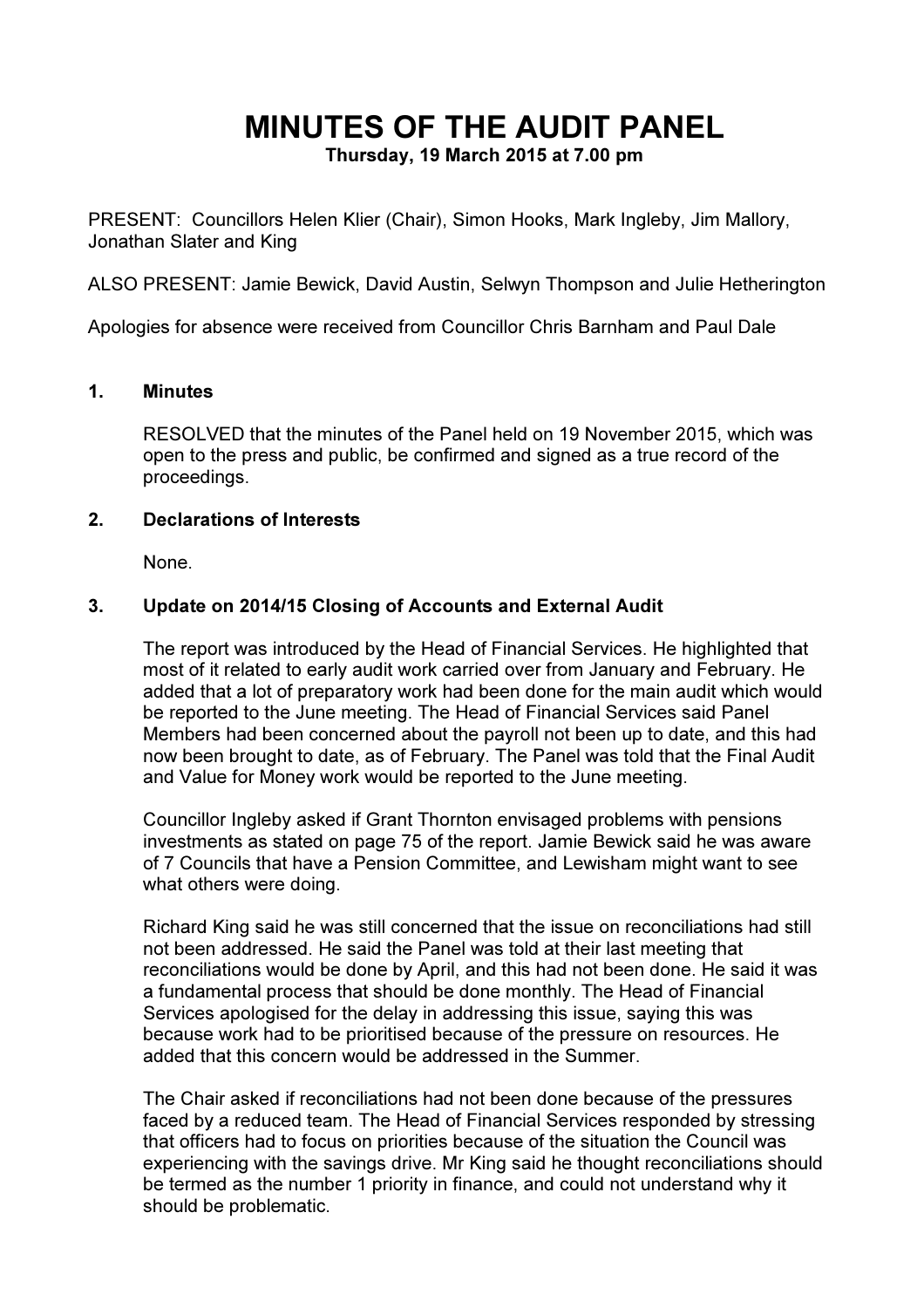The Chair asked how the school's accounting and auditing were progressing. Jamie Bewick said he had not seen any update as yet, and wanted to bring the issue of the December CIPFA update to the attention of Panel members.

RSEOLVED that the report be noted.

## 4. Grant Thornton Claims Certification Report

The report was introduced by Jamie Bewick. It was noted that Grant Thornton were required by the Audit Commission to certify certain claims and returns submitted by the Council. The report gave a summary of Grant Thornton's overall assessment of the Council's management arrangements in respect of the certification process and drew attention to significant matters in relation to individual claims.

Grant Thornton certified two claims and returns on behalf of the Audit Commission for the financial year 2013/14 relating to expenditure of £235.7million. They were Housing Benefits and Housing Capital Receipts Pooling. Panel members noted that Grant Thornton also certified the Teachers Pension return which also required certification but was not part of the Audit Commission's regime. Panel Members were informed that 9 types of errors were discovered, which was more than in previous years.

Audit Panel noted that the errors were linked to changes in benefit regime; increase in claimants and record keeping. Jamie Bewick said Lewisham disposes its records after 6 years, and might want to keep it longer as a precaution. Councillor Hooks asked what the guidance advised, and was told the DWP do not have a limit. Jamie Bewick said most councils keep it for 5 years because of the sensitive information. He emphasised there were only a small number of cases with errors.

Mr King said 9 errors on a sample of 60 cases was equivalent to 15% which was a large amount. Councillor Slater asked whether the errors occurred because claimants did not put down the right information. Mr Bewick said this was partly because claimants income could change within a week. Councillor Slater asked whether sufficient assistant was provided to support claimants, and the Head of Financial Services replied that the Benefits Manager would be able to answer this query. Councillor Slater stated it would be helpful if the Benefits Manger was invited to the next Audit Panel to explain what the errors consisted of.

Mr Bewick said the errors were not material and there was no cause for alarm, although the Council should not be complacent. Councillor Slater said he would agree with Mr Bewick's statement but was concerned that patterns were emerging and the problem would need to be addressed. The Head of Corporate Resources said he understood Panel Members need to invite the Benefits Manager to address their concerns, but the June meeting might not be the best time as the agenda would be large. The Chair concluded she would decide whether the Benefits Manger would be at the June meeting or a future meeting once she had seen the agenda.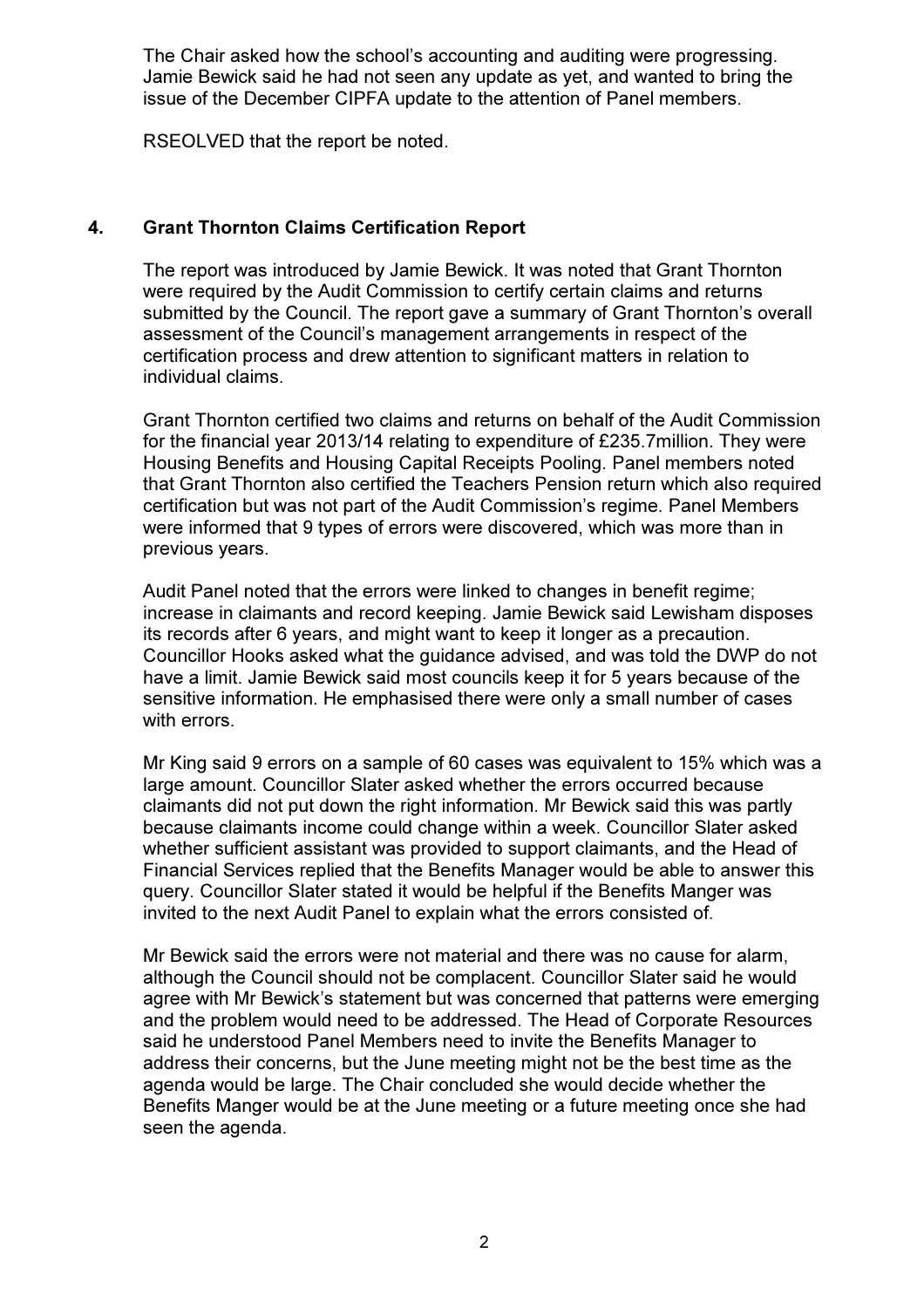The Chair asked whether concerns raised about the teachers' pensions had been resolved, and was told that procedures had been put in place to address the problem. The Head of Financial Services said he had met with stakeholders, and the work had been spread across different areas to ensure clear lines of responsibility. He added that the emphasis would be on timeliness, notification for adjustments, and he had requested monthly reconciliations to be part of the process.

RESOLVED that the report be noted.

## 5. The Internal Audit Update and Plan

The Head of Corporate Resources introduced the report. He said no consultancy report or negative assurance had been finalised since the last report, and audit recommendations were being implemented. He added that an officer from Corporate Asset Services was at the meeting to take questions from Panel members. He concluded that the Internal Audit Charter which was included in the report, had been improved, and would continue to improve.

Richard King commented that he was surprised that at the end of February there were still 26 pieces of audit work that had not been completed, and would need to be done by the end of June. The Head of Corporate Resources replied saying this delay had occurred because of the transition from external contractors to internal provision, and added that this had been a difficult year for the audit section.

The Chair asked why 3 pieces of work had been dropped off the audit plan, and was told that they were not part of the risk register audit being processed, and this was requested by the Departmental Management Team because of the constraint on resources, but they have been booked to be done in September. Councillor Ingleby asked about Highway Maintenance Reactive Maintenance audit which currently had a superseded recommendation, and was told that in future officers would notify Panel Members if recommendations were to be closed.

The Interim Corporate Asset Strategy Manager gave a short presentation on what officers were currently doing to ensure the production and maintenance of an efficient asset strategy for the council. The Chair asked if the council had an IT system that would cope with the data, and the Interim Asset Strategy Manager said there had been some delays in completing the IT system, but this would be addressed.

The Chair said she understood that there would be additional income generated through the new strategy. The Interim Corporate Asset Strategy Manager said an example would be of a commercial estate which generated an income of £ 2.5m in the past, could potentially make £4m in future. The Interim Corporate Asset Strategy Manager said officers were looking at new land and sites that could generate new income. Councillor Slater said community centres could be better utilised for income generation. He asked if members could use the register to see what properties were owned by the council, as this could help them pre-empt issues, and was told they could.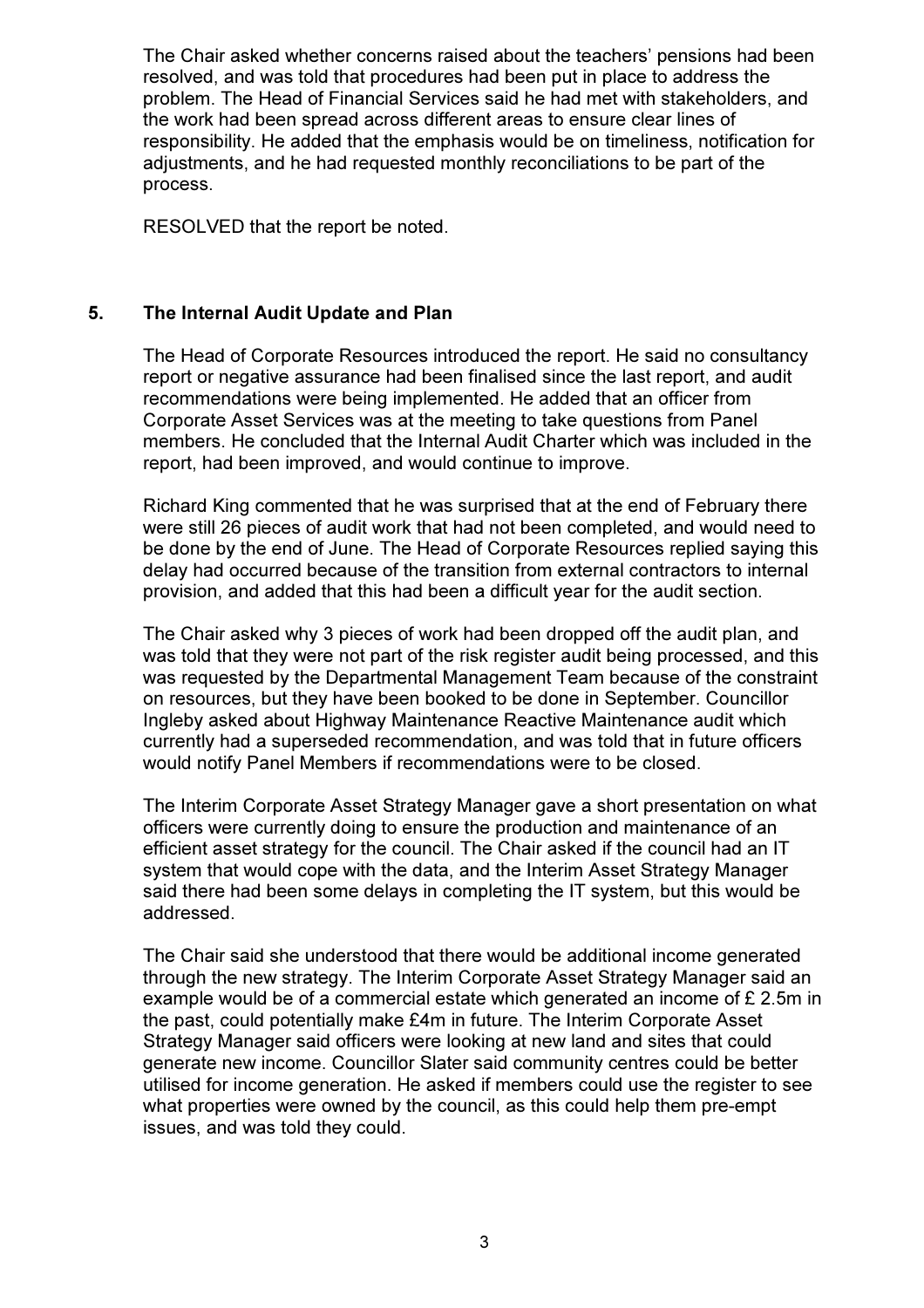Councillor Hooks commented that it would be useful to have this register, as it could improve income and business development. He added that in response to the findings that the Council did not have a champion for Asset Management at member level, it would be necessary for members to get involved, and champion some of the ideas that might be generated from this project. Councillor Mallory said members involvement would be crucial, and added that the way forward could be discussed at the Public Accounts Select Committee (PASC). The Interim Corporate Asset Strategy Manager said members could get involved through Ward Assemblies. He added that officers were planning how to roll out the new strategy. The Head of Corporate Resources said a piece of work was being done at PASC and inviting Members to become Champions could be included in the recommendations. The Chair thanked The Interim Corporate Asset Strategy Manager for attending the meeting.

#### Audit Charter

It was noted that the Charter had been revised to include comments from Panel Members. Following a question from Mr King, the Head of Corporate Resources said the restructuring of the Audit section would be completed in two years time, which would be the end of the transition period. Mr King questioned officers proposal of changing the reporting period of the Plan from 1 April to 1 July, and Panel members were told that because of insufficient resources it would be efficient to have it in July this year, but it would revert to April in future. It was noted that the external auditors were in agreement to this arrangement.

Mr King said he had expected to see the audit strategy included in the Charter. The Internal Audit Contract Manager responded saying Lewisham did not have a separate strategy and it was now included in the Charter , which was similar to that of other boroughs. Mr King then said he thought either the Audit Panel or Council should approve Lewisham's Strategy.

Councillor Mallory commented that he had thought a charter should be a short document, which this one was not. The Head of Corporate Resources told Panel Members it was a compromise between standards and comprehensiveness. He added that an executive summary of the charter could be done with additional appendices. Councillor Slater said in future it would be helpful if the reports include executive summaries as a cover sheet followed by the comprehensive reports. This was agreed. The Internal Audit Contract Manager said she would do an executive summary of the Charter and would bring it back to the next meeting for the Audit Panel to approve. This was agreed.

The Head of Corporate Resources explained that the Public Sector Internal Audit Standards (PSIAS) assessment was due in 2015/16. There were three assessors to choose from. Some of the London Borough Heads of Internal Audit have agreed to team up to conduct the external assessments between them. While this is cost effective, it did not have true independent as they often worked closely together. The Chartered Institute of Internal Auditors would be independent but were too costly. Panel Members agreed to the preferred provide, the London Audit Consortium NHS, to conduct the assessment on behalf of the Audit Panel.

RESOLVED that the report be noted, and an executive summary of the Audit Charter to be done for Audit Panel Members.